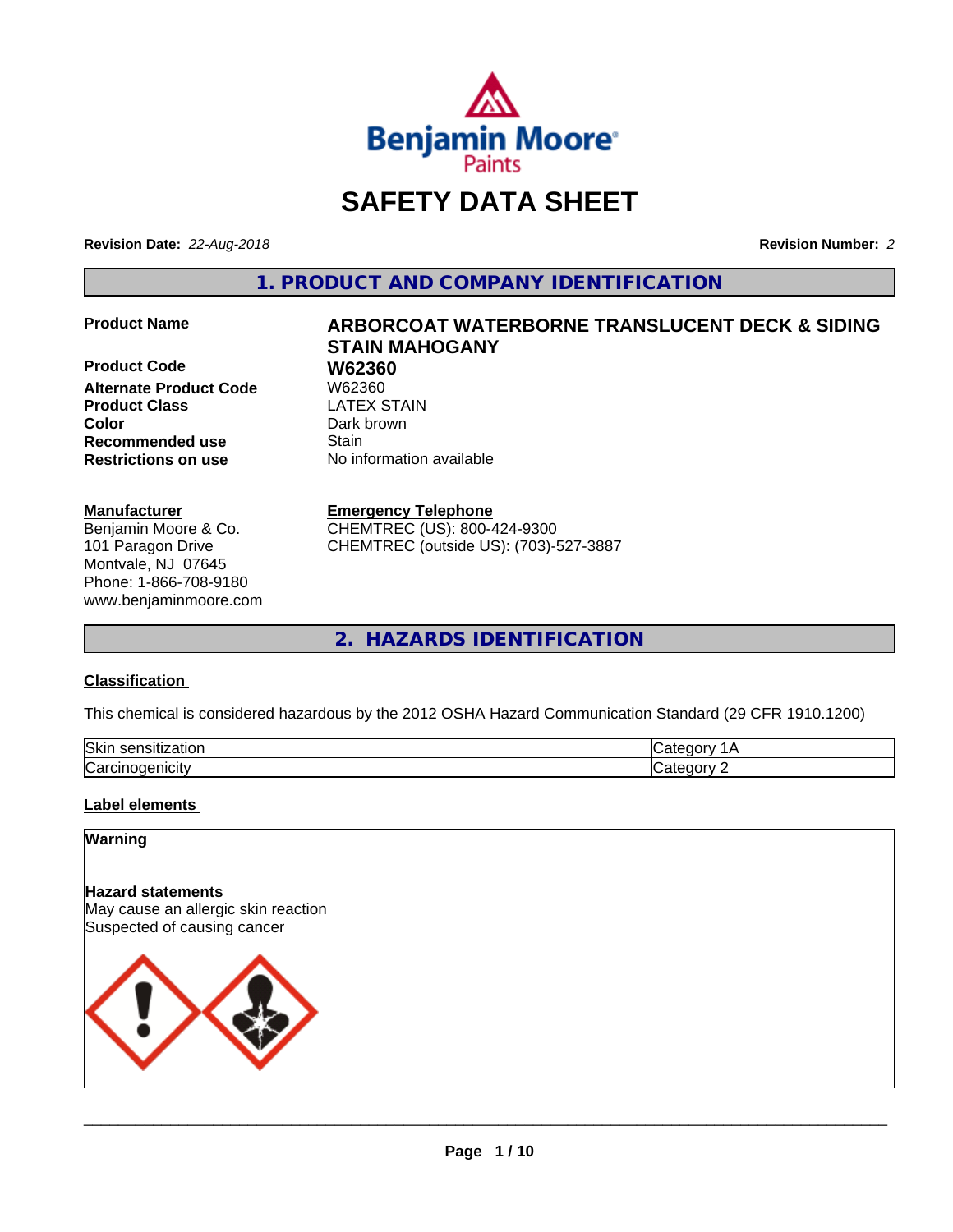#### **Appearance** liquid

**Odor** little or no odor

#### **Precautionary Statements - Prevention**

Obtain special instructions before use Do not handle until all safety precautions have been read and understood Use personal protective equipment as required Avoid breathing dust/fume/gas/mist/vapors/spray Contaminated work clothing should not be allowed out of the workplace Wear protective gloves

#### **Precautionary Statements - Response**

IF exposed or concerned: Get medical advice/attention **Skin** IF ON SKIN: Wash with plenty of soap and water

If skin irritation or rash occurs: Get medical advice/attention Wash contaminated clothing before reuse

#### **Precautionary Statements - Storage**

Store locked up

#### **Precautionary Statements - Disposal**

Dispose of contents/container to an approved waste disposal plant

#### **Hazards not otherwise classified (HNOC)**

Not applicable

#### **Other information**

No information available

|                                   | COMPOSITION INFORMATION ON COMPONENTS |               |
|-----------------------------------|---------------------------------------|---------------|
| <b>Chemical name</b>              | <b>CAS No.</b>                        | Weight-%      |
| Silica, amorphous                 | 7631-86-9                             |               |
| Ethanol. 2-(2-butoxyethoxy)-      | 112-34-5                              |               |
| - 11<br>$\sim$ $\sim$<br>$\cdots$ | 1010101000                            | $\sim$ $\sim$ |

| $L$ u idi idi, $L$ - $L$ -bulovycu id $N$           | $112 - 171$ |     |
|-----------------------------------------------------|-------------|-----|
| Poly(oxy-1,2-ethanediyl),                           | 104810-48-2 | 0.5 |
| .alpha.-[3-[3-(2H-benzotriazol-2-yl)-5-(1,1-dimeth) |             |     |
| ylethyl)-4-hydroxyphenyl]-1-oxopropyl]-.omega.-h    |             |     |
| vdroxv-                                             |             |     |
| Decanedioic acid,                                   | 41556-26-7  | 0.5 |
| bis(1,2,2,6,6-pentamethyl-4-piperidinyl) ester      |             |     |
| Urea, N-(3,4-dichlorophenyl)-N,N-dimethyl-          | 330-54-1    | 0.5 |
| Poly(oxy-1,2-ethanediyl),                           | 104810-47-1 | 0.5 |
| .alpha.-[3-[3-(2H-benzotriazol-2-yl)-5-(1,1-dimeth  |             |     |
| ylethyl)-4-hydroxyphenyl]-1-oxopropyl]-.omega.-[    |             |     |
| 3-[3-(2H-benzotriazol-2-yl)-5-(1,1-dimethylethyl)-  |             |     |
| 4-hydroxyphenyl]-1-oxoprop                          |             |     |
| Ammonium hydroxide                                  | 1336-21-6   | 0.5 |
| Carbamic acid, butyl-, 3-iodo-2-propynyl ester      | 55406-53-6  | 0.5 |

# **4. FIRST AID MEASURES**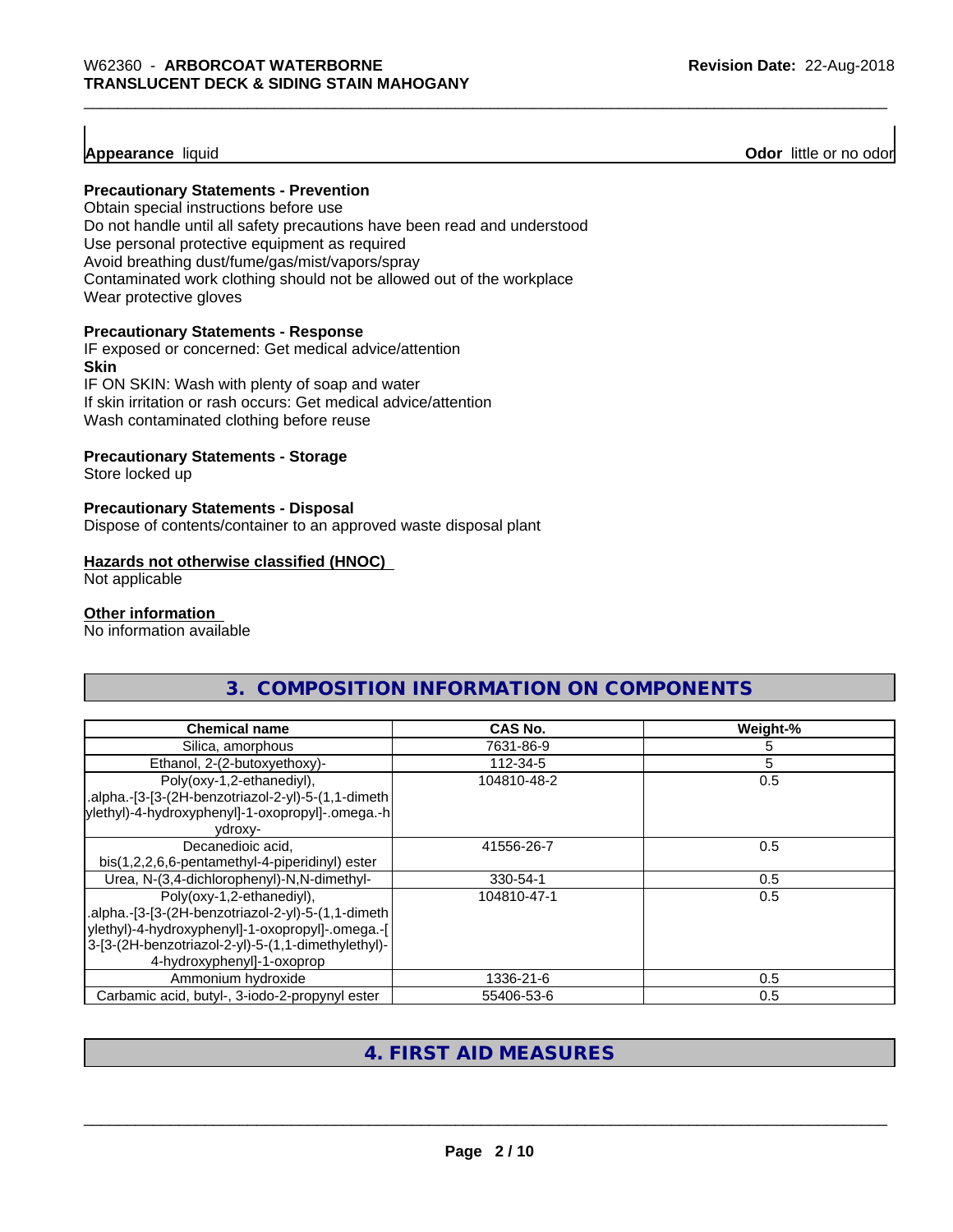| <b>General Advice</b>                            | No hazards which require special first aid measures.                                                                                                                                                                                |  |
|--------------------------------------------------|-------------------------------------------------------------------------------------------------------------------------------------------------------------------------------------------------------------------------------------|--|
| <b>Eye Contact</b>                               | Rinse thoroughly with plenty of water for at least 15 minutes and consult a<br>physician.                                                                                                                                           |  |
| <b>Skin Contact</b>                              | Wash off immediately with soap and plenty of water while removing all<br>contaminated clothes and shoes. If skin irritation persists, call a physician. Wash<br>clothing before reuse. Destroy contaminated articles such as shoes. |  |
| <b>Inhalation</b>                                | Move to fresh air. If symptoms persist, call a physician.                                                                                                                                                                           |  |
| Ingestion                                        | Clean mouth with water and afterwards drink plenty of water. Consult a physician<br>if necessary.                                                                                                                                   |  |
| <b>Most Important</b><br><b>Symptoms/Effects</b> | May cause allergic skin reaction.                                                                                                                                                                                                   |  |
| <b>Notes To Physician</b>                        | Treat symptomatically.                                                                                                                                                                                                              |  |
|                                                  | 5. FIRE-FIGHTING MEASURES                                                                                                                                                                                                           |  |

| <b>Suitable Extinguishing Media</b>                                                                                                                | Use extinguishing measures that are appropriate to local<br>circumstances and the surrounding environment.                                   |
|----------------------------------------------------------------------------------------------------------------------------------------------------|----------------------------------------------------------------------------------------------------------------------------------------------|
| <b>Protective Equipment And Precautions For</b><br><b>Firefighters</b>                                                                             | As in any fire, wear self-contained breathing apparatus<br>pressure-demand, MSHA/NIOSH (approved or equivalent)<br>and full protective gear. |
| <b>Specific Hazards Arising From The Chemical</b>                                                                                                  | Closed containers may rupture if exposed to fire or<br>extreme heat.                                                                         |
| <b>Sensitivity To Mechanical Impact</b>                                                                                                            | No                                                                                                                                           |
| <b>Sensitivity To Static Discharge</b>                                                                                                             | No                                                                                                                                           |
| <b>Flash Point Data</b><br>Flash Point (°F)<br>Flash Point (°C)<br><b>Method</b><br><b>Flammability Limits In Air</b><br>Lower flammability limit: | Not applicable<br>Not applicable<br>Not applicable<br>Not applicable                                                                         |
| <b>Upper flammability limit:</b>                                                                                                                   | Not applicable                                                                                                                               |
| <b>NFPA</b><br>Health: 1<br>Flammability: 0                                                                                                        | Instability: 0<br><b>Special: Not Applicable</b>                                                                                             |
| <b>NFPA Legend</b><br>0 - Not Hazardous<br>1 - Slightly<br>2 - Moderate<br>3 - High<br>4 - Severe                                                  |                                                                                                                                              |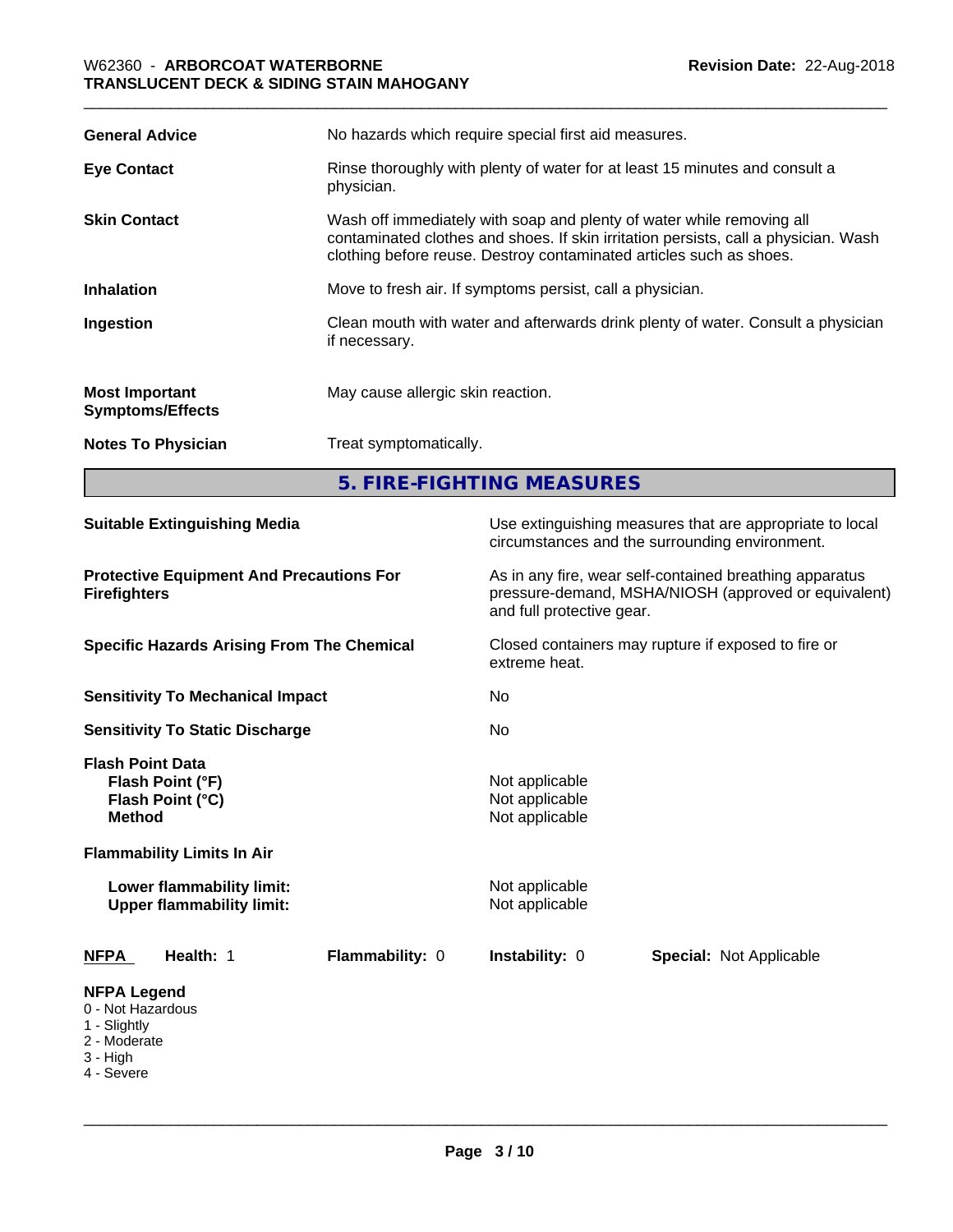*The ratings assigned are only suggested ratings, the contractor/employer has ultimate responsibilities for NFPA ratings where this system is used.*

*Additional information regarding the NFPA rating system is available from the National Fire Protection Agency (NFPA) at www.nfpa.org.*

# **6. ACCIDENTAL RELEASE MEASURES**

| <b>Personal Precautions</b>      | Avoid contact with skin, eyes and clothing. Ensure adequate ventilation.                                                                                                         |
|----------------------------------|----------------------------------------------------------------------------------------------------------------------------------------------------------------------------------|
| <b>Other Information</b>         | Prevent further leakage or spillage if safe to do so.                                                                                                                            |
| <b>Environmental precautions</b> | See Section 12 for additional Ecological Information.                                                                                                                            |
| <b>Methods for Cleaning Up</b>   | Soak up with inert absorbent material. Sweep up and shovel into suitable<br>containers for disposal.                                                                             |
|                                  | 7. HANDLING AND STORAGE                                                                                                                                                          |
| Handling                         | Avoid contact with skin, eyes and clothing. Avoid breathing vapors, spray mists or<br>sanding dust. In case of insufficient ventilation, wear suitable respiratory<br>equipment. |
| <b>Storage</b>                   | Keep container tightly closed. Keep out of the reach of children.                                                                                                                |
| <b>Incompatible Materials</b>    | No information available                                                                                                                                                         |

# **8. EXPOSURE CONTROLS/PERSONAL PROTECTION**

#### **Exposure Limits**

| <b>Chemical name</b>                       | <b>ACGIH TLV</b>           | <b>OSHA PEL</b> |
|--------------------------------------------|----------------------------|-----------------|
| Silica, amorphous                          | N/E                        | 20 mppcf - TWA  |
|                                            |                            |                 |
| Ethanol, 2-(2-butoxyethoxy)-               | 10 ppm - TWA               | N/E             |
| Urea, N-(3,4-dichlorophenyl)-N,N-dimethyl- | 10 mg/m <sup>3</sup> - TWA | N/E             |

#### **Legend**

ACGIH - American Conference of Governmental Industrial Hygienists Exposure Limits OSHA - Occupational Safety & Health Administration Exposure Limits N/E - Not Established

| <b>Engineering Measures</b>          | Ensure adequate ventilation, especially in confined areas.                                                                          |
|--------------------------------------|-------------------------------------------------------------------------------------------------------------------------------------|
| <b>Personal Protective Equipment</b> |                                                                                                                                     |
| <b>Eye/Face Protection</b>           | Safety glasses with side-shields.                                                                                                   |
| <b>Skin Protection</b>               | Protective gloves and impervious clothing.                                                                                          |
| <b>Respiratory Protection</b>        | In case of insufficient ventilation wear suitable respiratory equipment.                                                            |
| <b>Hygiene Measures</b>              | Avoid contact with skin, eyes and clothing. Remove and wash contaminated<br>clothing before re-use. Wash thoroughly after handling. |
|                                      |                                                                                                                                     |

# **9. PHYSICAL AND CHEMICAL PROPERTIES**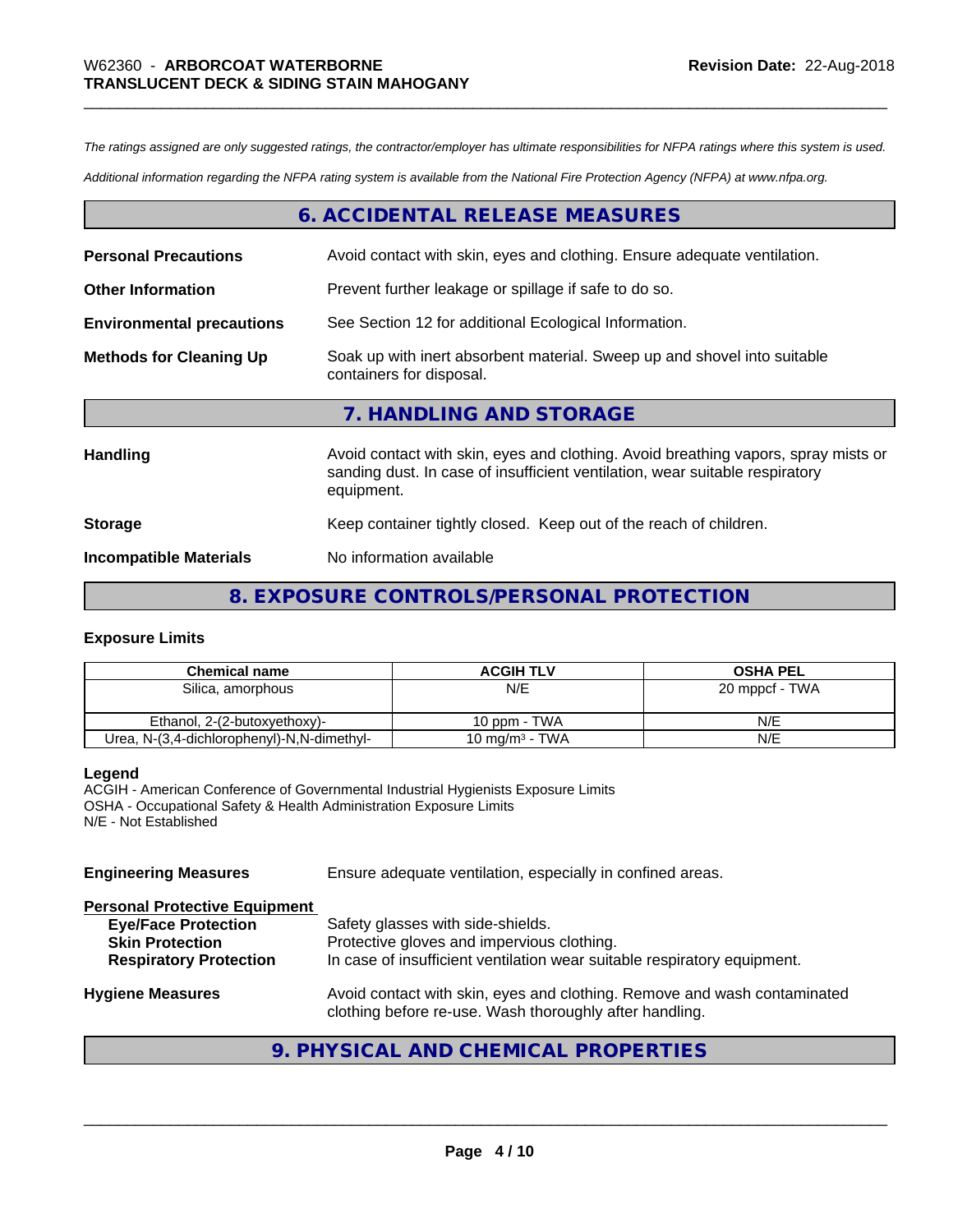**Appearance** liquid **and a liquid contract of the contract of the contract of the contract of the contract of the contract of the contract of the contract of the contract of the contract of the contract of the contract of Odor Threshold** No information available **Density (lbs/gal)** 8.5 - 8.9 **Specific Gravity** 1.02 - 1.07 **pH**<br>
Viscosity (cps) The Contract of the Contract of No information available<br>
No information available **Solubility(ies)** No information available in the solution of the solution of the solution available in the solution of the solution of the solution of the solution of the solution of the solution of the solution of the so **Water solubility** No information available **Evaporation Rate No information available No information available Vapor pressure @20 °C (kPa)** No information available **Vapor density No information available No** information available **Wt. % Solids** 25 - 35 **Vol. % Solids** 25 - 35 Wt. % Volatiles **Vol. % Volatiles** 65 - 75 **VOC Regulatory Limit (g/L)** < 100 **Boiling Point (°F)** 212 **Boiling Point (°C)** 100<br> **Preezing Point (°F)** 32 **Freezing Point (°F) Freezing Point (°C)** 0 **Flash Point (°F)** Not applicable **Flash Point (°C)** Not applicable **Method**<br> **Flammability (solid, gas)**<br> **Commability (solid, gas)**<br>
Mot applicable **Flammability (solid, gas)**<br> **Upper flammability limit:**<br>
Upper flammability limit:<br>  $\begin{array}{ccc}\n\bullet & \bullet & \bullet \\
\bullet & \bullet & \bullet\n\end{array}$ **Upper flammability limit:**<br> **Lower flammability limit:**<br>
Not applicable<br>
Not applicable **Lower flammability limit:**<br> **Autoianition Temperature (°F)** Not applicable Not applicable not a Not applicable **Autoignition Temperature (°F) Autoignition Temperature (°C)** No information available **Decomposition Temperature (°F)** No information available **Decomposition Temperature (°C)** No information available **Partition coefficient** No information available

little or no odor **Viscosity (cps)** No information available

# **10. STABILITY AND REACTIVITY**

| <b>Reactivity</b>                         | Not Applicable                           |
|-------------------------------------------|------------------------------------------|
| <b>Chemical Stability</b>                 | Stable under normal conditions.          |
| <b>Conditions to avoid</b>                | Prevent from freezing.                   |
| <b>Incompatible Materials</b>             | No materials to be especially mentioned. |
| <b>Hazardous Decomposition Products</b>   | None under normal use.                   |
| <b>Possibility of hazardous reactions</b> | None under normal conditions of use.     |

# **11. TOXICOLOGICAL INFORMATION**

**Product Information**

**Information on likely routes of exposure**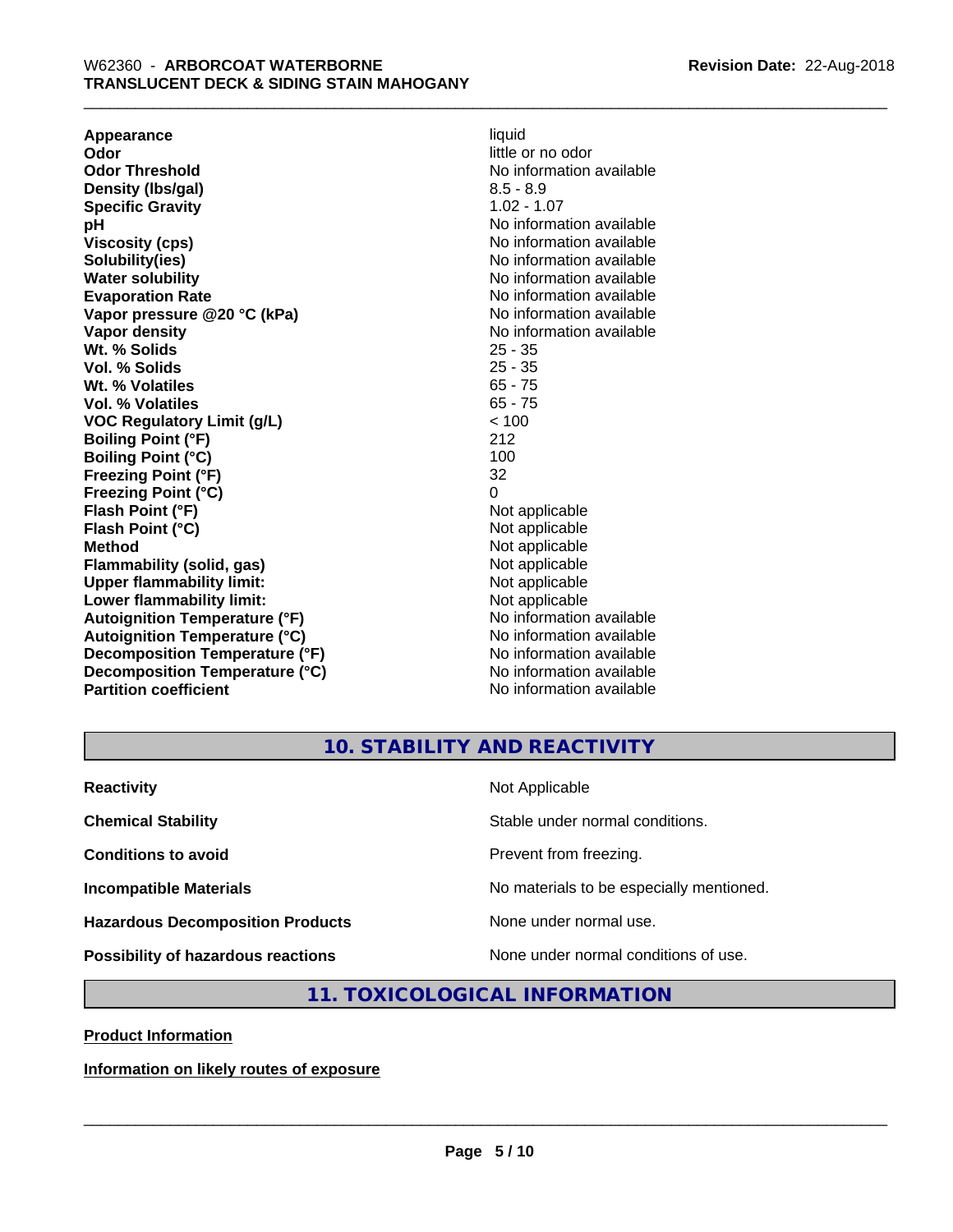| <b>Principal Routes of Exposure</b> | Eye contact, skin contact and inhalation.                                                                       |
|-------------------------------------|-----------------------------------------------------------------------------------------------------------------|
| <b>Acute Toxicity</b>               |                                                                                                                 |
| <b>Product Information</b>          | No information available                                                                                        |
|                                     | Symptoms related to the physical, chemical and toxicological characteristics                                    |
| <b>Symptoms</b>                     | No information available                                                                                        |
|                                     | Delayed and immediate effects as well as chronic effects from short and long-term exposure                      |
| Eye contact                         | May cause slight irritation.                                                                                    |
| <b>Skin contact</b>                 | Substance may cause slight skin irritation. Prolonged or repeated contact may dry<br>skin and cause irritation. |
| <b>Inhalation</b>                   | May cause irritation of respiratory tract.                                                                      |
| Ingestion                           | Ingestion may cause gastrointestinal irritation, nausea, vomiting and diarrhea.                                 |
| <b>Sensitization</b>                | May cause an allergic skin reaction                                                                             |
| <b>Neurological Effects</b>         | No information available.                                                                                       |
| <b>Mutagenic Effects</b>            | No information available.                                                                                       |
| <b>Reproductive Effects</b>         | No information available.                                                                                       |
| <b>Developmental Effects</b>        | No information available.                                                                                       |
| <b>Target organ effects</b>         | No information available.                                                                                       |
| <b>STOT - single exposure</b>       | No information available.                                                                                       |
| <b>STOT - repeated exposure</b>     | No information available.                                                                                       |
| Other adverse effects               | No information available.                                                                                       |
| <b>Aspiration Hazard</b>            | No information available                                                                                        |
| Numerical messences of textally     |                                                                                                                 |

**Numerical measures of toxicity**

**The following values are calculated based on chapter 3.1 of the GHS document**

| <b>ATEmix (oral)</b>          | 220610      |
|-------------------------------|-------------|
| <b>ATEmix (dermal)</b>        | 94323 mg/kg |
| ATEmix (inhalation-dust/mist) | 427.2 ma/L  |

#### **Component Information**

Silica, amorphous LD50 Oral: > 5000 mg/kg (Rat) LD50 Dermal: 2,000 mg/kg (Rabbit) LC50 Inhalation (Dust): > 2 mg/L Ethanol, 2-(2-butoxyethoxy)- LD50 Oral: 3384 mg/kg (Rat) LD50 Dermal: 2700 mg/kg (Rabbit) Poly(oxy-1,2-ethanediyl), .alpha.-[3-[3-(2H-benzotriazol-2-yl)-5-(1,1-dimethylethyl)-4-hydroxyphenyl]-1-oxopropyl]-.omega.-hydroxy- Sensitization May cause sensitization by skin contact Decanedioic acid, bis(1,2,2,6,6-pentamethyl-4-piperidinyl) ester Sensitization May cause sensitization by skin contact Urea, N-(3,4-dichlorophenyl)-N,N-dimethyl- LD50 Oral: 1017 mg/kg (Rat) LD50 Dermal: > 5000 mg/kg (Rat) Poly(oxy-1,2-ethanediyl),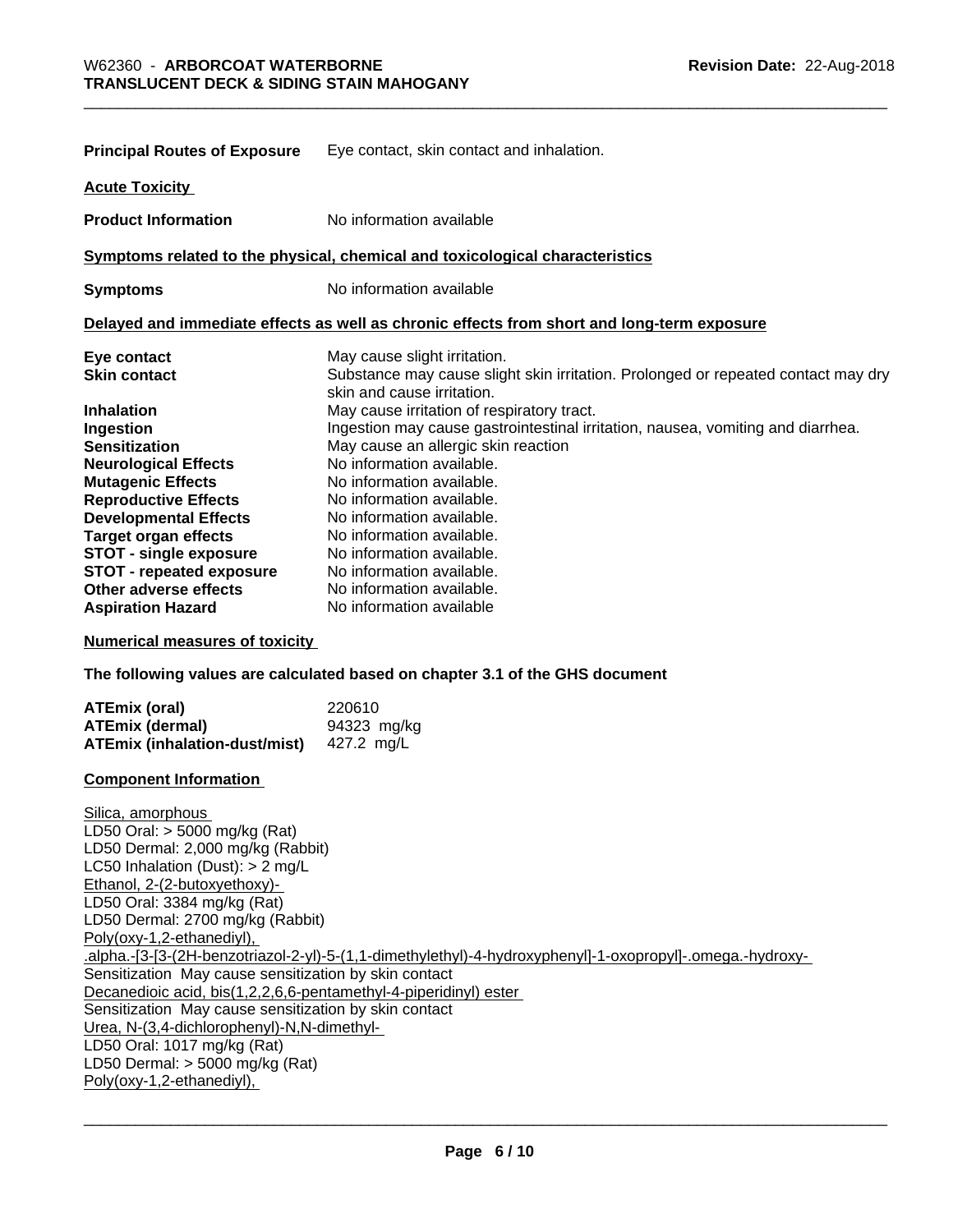.alpha.-[3-[3-(2H-benzotriazol-2-yl)-5-(1,1-dimethylethyl)-4-hydroxyphenyl]-1-oxopropyl]-.omega.-[3-[3-(2H-benzotriaz ol-2-yl)-5-(1,1-dimethylethyl)-4-hydroxyphenyl]-1-oxoprop Sensitization May cause sensitization by skin contact Ammonium hydroxide LD50 Oral: 350 mg/kg (Rat)

#### **Carcinogenicity**

*Limited evidence of a carcinogenic effect.*

#### **Legend**

IARC - International Agency for Research on Cancer NTP - National Toxicity Program OSHA - Occupational Safety & Health Administration

**12. ECOLOGICAL INFORMATION**

#### **Ecotoxicity Effects**

The environmental impact of this product has not been fully investigated.

#### **Product Information**

#### **Acute Toxicity to Fish**

No information available

#### **Acute Toxicity to Aquatic Invertebrates**

No information available

#### **Acute Toxicity to Aquatic Plants**

No information available

#### **Persistence / Degradability**

No information available.

#### **Bioaccumulation**

No information available.

#### **Mobility in Environmental Media**

No information available.

#### **Ozone**

No information available

#### **Component Information**

#### **Acute Toxicity to Fish**

Urea, N-(3,4-dichlorophenyl)-N,N-dimethyl- LC50: 3.5 mg/L (Rainbow Trout - 96 hr.) Carbamic acid, butyl-, 3-iodo-2-propynyl ester LC50: 230 µg/L (Bluegill sunfish - 96 hr.)

#### **Acute Toxicity to Aquatic Invertebrates**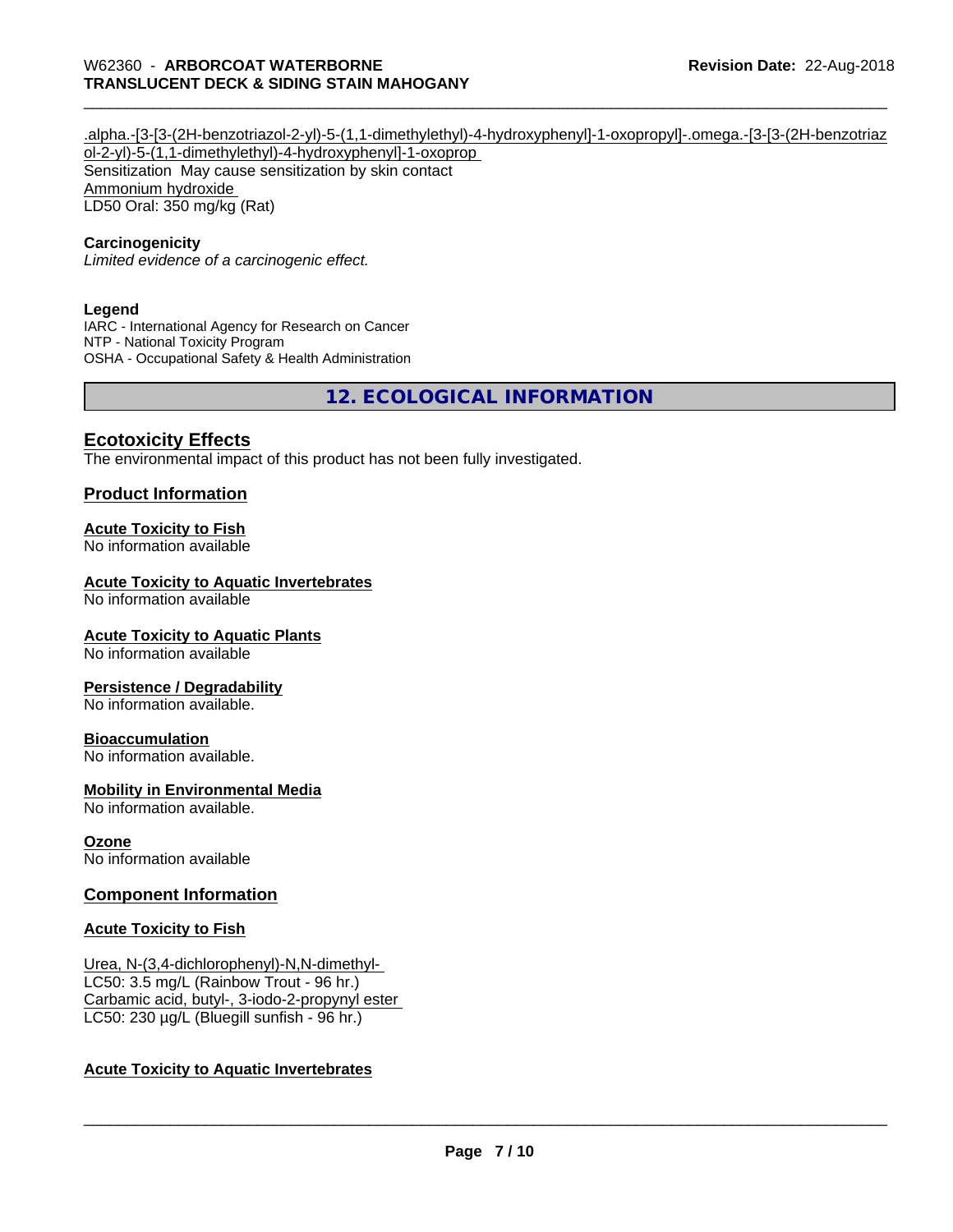#### Ethanol, 2-(2-butoxyethoxy)- EC50: 100 mg/L (Daphnia - 48 hr.)

#### **Acute Toxicity to Aquatic Plants**

No information available

|                              | 13. DISPOSAL CONSIDERATIONS                                                                                                                                                                                               |
|------------------------------|---------------------------------------------------------------------------------------------------------------------------------------------------------------------------------------------------------------------------|
| <b>Waste Disposal Method</b> | Dispose of in accordance with federal, state, and local regulations. Local<br>requirements may vary, consult your sanitation department or state-designated<br>environmental protection agency for more disposal options. |
|                              | 14. TRANSPORT INFORMATION                                                                                                                                                                                                 |
| <b>DOT</b>                   | Not regulated                                                                                                                                                                                                             |
| <b>ICAO/IATA</b>             | Not regulated                                                                                                                                                                                                             |
| <b>IMDG/IMO</b>              | Not regulated                                                                                                                                                                                                             |
|                              | <b>15. REGULATORY INFORMATION</b>                                                                                                                                                                                         |

# **International Inventories**

| <b>TSCA: United States</b> | Yes - All components are listed or exempt. |
|----------------------------|--------------------------------------------|
| <b>DSL: Canada</b>         | Yes - All components are listed or exempt. |

# **Federal Regulations**

#### **SARA 311/312 hazardous categorization**

| Acute health hazard               | Yes |
|-----------------------------------|-----|
| Chronic Health Hazard             | Yes |
| Fire hazard                       | Nο  |
| Sudden release of pressure hazard | Nο  |
| Reactive Hazard                   | N٥  |

# **SARA 313**

Section 313 of Title III of the Superfund Amendments and Reauthorization Act of 1986 (SARA). This product contains a chemical or chemicals which are subject to the reporting requirements of the Act and Title 40 of the Code of Federal Regulations, Part 372:

| Chemical name                | CAS No.  | Weight-% | <b>CERCLA/SARA 313</b><br>(de minimis concentration) |
|------------------------------|----------|----------|------------------------------------------------------|
| Ethanol, 2-(2-butoxyethoxy)- | 112-34-5 |          |                                                      |

 $\overline{\phantom{a}}$  ,  $\overline{\phantom{a}}$  ,  $\overline{\phantom{a}}$  ,  $\overline{\phantom{a}}$  ,  $\overline{\phantom{a}}$  ,  $\overline{\phantom{a}}$  ,  $\overline{\phantom{a}}$  ,  $\overline{\phantom{a}}$  ,  $\overline{\phantom{a}}$  ,  $\overline{\phantom{a}}$  ,  $\overline{\phantom{a}}$  ,  $\overline{\phantom{a}}$  ,  $\overline{\phantom{a}}$  ,  $\overline{\phantom{a}}$  ,  $\overline{\phantom{a}}$  ,  $\overline{\phantom{a}}$ 

# **Clean Air Act,Section 112 Hazardous Air Pollutants (HAPs) (see 40 CFR 61)**

This product contains the following HAPs: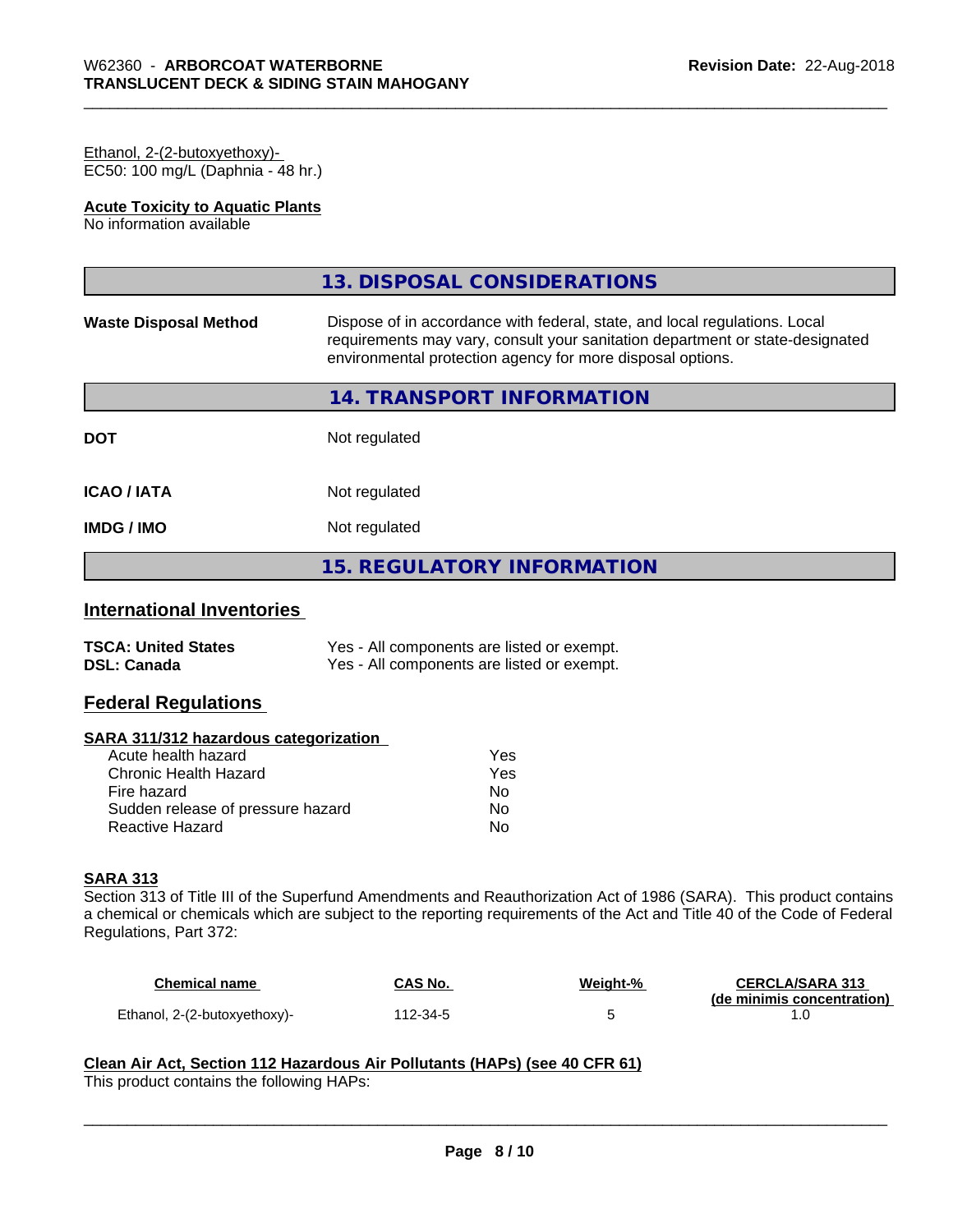*None*

# **US State Regulations**

#### **California Proposition 65**

**A WARNING:** Cancer and Reproductive Harm– www.P65warnings.ca.gov

#### **State Right-to-Know**

| <b>Chemical name</b>                 | <b>Massachusetts</b> | <b>New Jersey</b> | Pennsylvania |
|--------------------------------------|----------------------|-------------------|--------------|
| Silica, amorphous                    |                      |                   |              |
| Ethanol, 2-(2-butoxyethoxy)-         |                      |                   |              |
| Urea.                                |                      |                   |              |
| N-(3,4-dichlorophenyl)-N,N-dimethyl- |                      |                   |              |
| Carbamic acid, butyl-,               |                      |                   |              |
| 3-iodo-2-propynyl ester              |                      |                   |              |

#### **Legend**

X - Listed

# **16. OTHER INFORMATION**

| HMIS | Health: 1* | <b>Flammability: 0</b> | <b>Reactivity: 0 PPE: -</b> |  |
|------|------------|------------------------|-----------------------------|--|
|      |            |                        |                             |  |

#### **HMIS Legend**

- 0 Minimal Hazard
- 1 Slight Hazard
- 2 Moderate Hazard
- 3 Serious Hazard
- 4 Severe Hazard
- \* Chronic Hazard

X - Consult your supervisor or S.O.P. for "Special" handling instructions.

*Note: The PPE rating has intentionally been left blank. Choose appropriate PPE that will protect employees from the hazards the material will present under the actual normal conditions of use.*

*Caution: HMISÒ ratings are based on a 0-4 rating scale, with 0 representing minimal hazards or risks, and 4 representing significant hazards or risks. Although HMISÒ ratings are not required on MSDSs under 29 CFR 1910.1200, the preparer, has chosen to provide them. HMISÒ ratings are to be used only in conjunction with a fully implemented HMISÒ program by workers who have received appropriate HMISÒ training. HMISÒ is a registered trade and service mark of the NPCA. HMISÒ materials may be purchased exclusively from J. J. Keller (800) 327-6868.*

 **WARNING!** If you scrape, sand, or remove old paint, you may release lead dust. LEAD IS TOXIC. EXPOSURE TO LEAD DUST CAN CAUSE SERIOUS ILLNESS, SUCH AS BRAIN DAMAGE, ESPECIALLY IN CHILDREN. PREGNANT WOMEN SHOULD ALSO AVOID EXPOSURE.Wear a NIOSH approved respirator to control lead exposure. Clean up carefully with a HEPA vacuum and a wet mop. Before you start, find out how to protect yourself and your family by contacting the National Lead Information Hotline at 1-800-424-LEAD or log on to www.epa.gov/lead.

**Prepared By** Product Stewardship Department